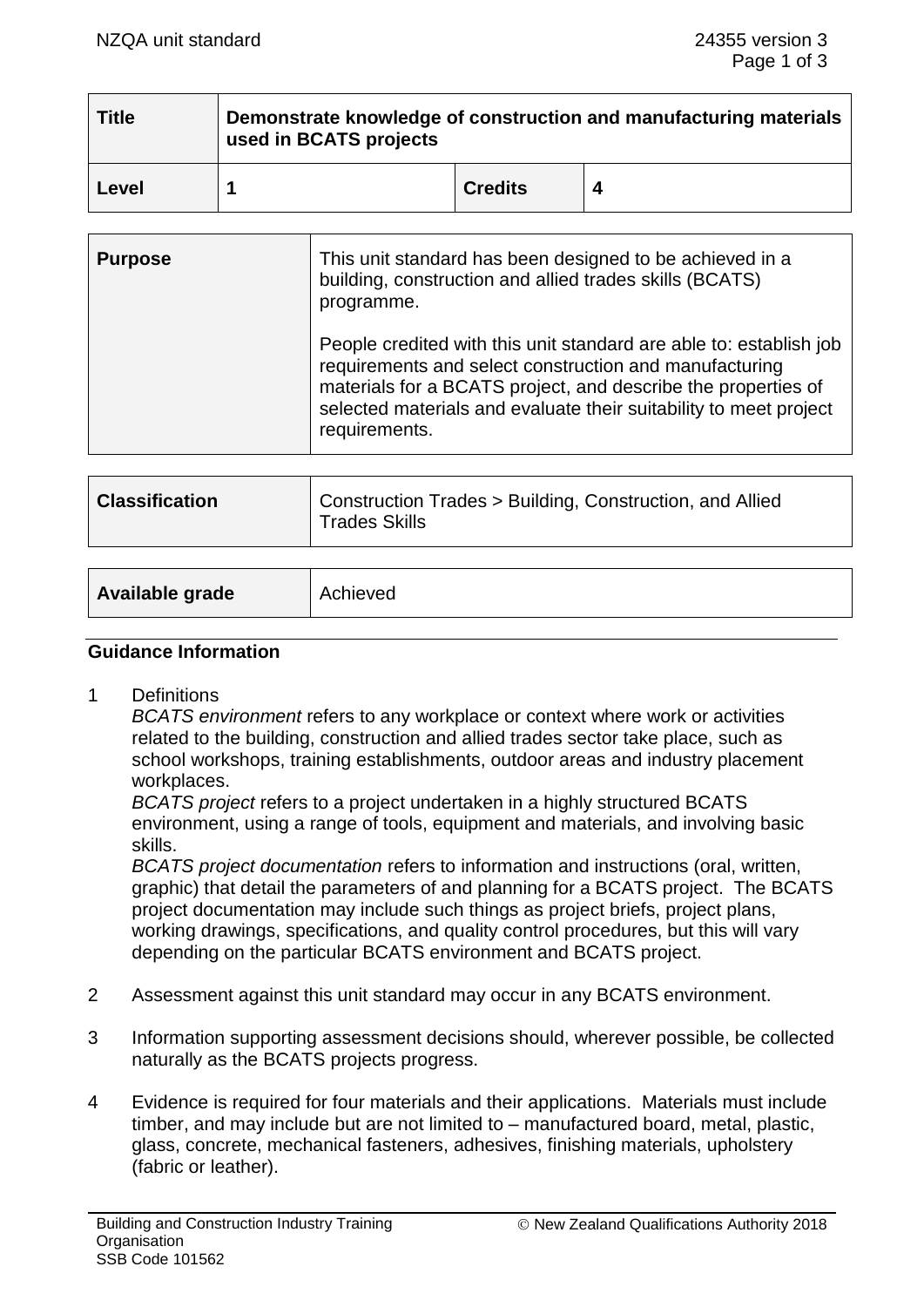5 Legislation relevant to this unit standard includes: Health and Safety at Work Act 2015; Health and Safety at Work Regulations 2016.

# **Outcomes and performance criteria**

### **Outcome 1**

Establish job requirements and select construction and manufacturing materials for a BCATS project.

#### **Performance criteria**

- 1.1 Job requirements for the project are identified from BCATS project documentation.
- 1.2 Materials are selected in accordance with the project requirements.

#### **Outcome 2**

Describe the properties of selected materials and evaluate their suitability to meet project requirements.

#### **Performance criteria**

- 2.1 The properties of selected materials are described.
- 2.2 The purpose of selected materials is described in accordance with project requirements.
- 2.3 Factors influencing the selection of materials are described.

Range three of – design, aesthetics, ergonomics, cost, availability, jointing methods, durability, health and safety requirements.

- 2.4 The properties and qualities are compared and evaluated between the selected, and alternative, materials.
- 2.5 Reasons for choosing the selected materials are described.

| Planned review date | December 2023 |
|---------------------|---------------|
|---------------------|---------------|